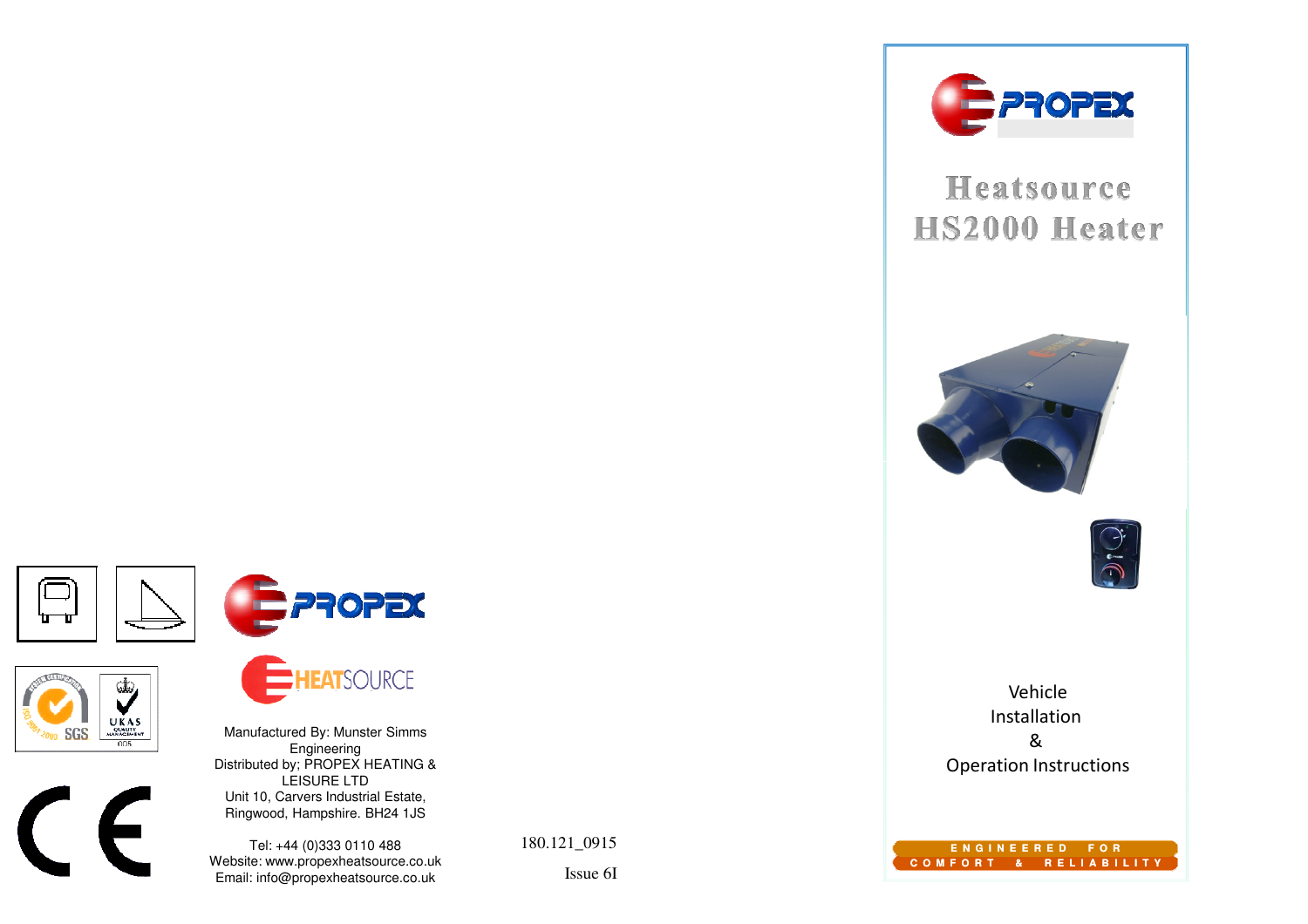#### **SAFETY WARNINGS & GENERAL INFORMATION**

 The Heatsource HS2000 is intended for use only as <sup>a</sup> space heater incaravans, motor caravans, mobile homes/units and boats (see b) below).

- Installation and servicing of this appliance must only be carried out by persons registered with the Gas Safety Register (GB), or the relevant national organisation, in accordance with the relevant regulatory and safetyrequirements.a)
- Heater installations must comply with the current British standards for Motorhomes / Caravans and BS 5482 Part 3 for Boats, and must not be used incorrectly. Heatsource HS2000 is only suitable for boats whensupplied / fitted with the correct marine installation kit. b)
- This heater is not suitable for installation on the outside of the vehicle. c)
- The heater must not be operated when refueling: the vehicle, towing vehicle, other appliances or when the vehicle is in <sup>a</sup> confined space, suchas <sup>a</sup> garage. d)
- The exhaust gas outlet must not be fitted on the entry door nor in anyposition where combustion products may enter the interior. e)
- The heater is designed to operate on Propane gas 37mbar or Butane at 28 or 30mbar (I 3+ and <sup>I</sup> 3B/P (30)). The HS2000 may also be used on 30mbar propane but the heat output will be reduced. A 50mbar Propane model is also available. Under no circumstances should an adjustable regulator be f)
- Do not allow materials to come into direct contact with the heater. Under no circumstances must the re-circulation air inlet be covered or obstructedat any time. g)
- The Heatsource HS2000 heater has a type  $C_{53}$  flue, and has been tested and passed the relevant sections of the following standards: h)

- A data label is situated adjacent to the gas inlet. i)
- The gas supply line should be checked regularly for damage or leaks and tested under pressure with <sup>a</sup> proprietary leak tester. **NEVER TEST FOR GAS LEAKS WITH NAKED FLAME.** If <sup>a</sup> gas leak is detected or smelt, turn off gas at the bottle immediately and ventilate the area. Contact <sup>a</sup>registered installer (see a) above) to rectify the problem. j)
- Countries of Destination: GB,IE,FR,IT,ES,BE,PT,DE,NL,DK,SE,FI,CH,LU, NO,GRk)

**IMPORTANT: Do not direct the combustion products outlet terminal (exhaust flue) towards the combustion air inlet terminal.**- 7 -

#### - 2 -

#### **FAULT FINDING**

The Heatsource HS2000 is equipped with an electronic diagnostic system which will detect fault conditions ranging from poor gas or electricity supply to internal heater malfunctions. In the event of <sup>a</sup> failure the yellow light on the thermostat (or timer control) will flash <sup>a</sup> certain amount of times, pause, and repeat until switched off. Count the amount of flashes and referto the table below.

#### Overheat Cut-Out.

The HS2000 is equipped with an automatic resetting thermal cut-out (in addition to the electronic cut-out). If the heater reaches an unusually high temperature during operation the cut-out will disengage the gas solenoid valve. The operation of this cut-out could be caused by either <sup>a</sup> restricted hot air outlet or air inlet, or the heater being switched off by <sup>a</sup> batteryisolating switch depriving it of its purge cycle, the fault code is 7 flashes.

#### **FAULT FINDING TABLE**

| The heater must not be operated when refueling: the vehicle, towing<br>vehicle, other appliances or when the vehicle is in a confined space, such<br>as a garage.                                                                                                                                                      | <b>Number</b><br>οf<br>flashes | Fault                       | Remedy                                                                                                                                                                                                                                                                                           |
|------------------------------------------------------------------------------------------------------------------------------------------------------------------------------------------------------------------------------------------------------------------------------------------------------------------------|--------------------------------|-----------------------------|--------------------------------------------------------------------------------------------------------------------------------------------------------------------------------------------------------------------------------------------------------------------------------------------------|
| The exhaust gas outlet must not be fitted on the entry door nor in any<br>position where combustion products may enter the interior.                                                                                                                                                                                   |                                | Flame failure               | Check gas supply making sure there is gas in the bottle and<br>no blockage in the gas line. Ensure propane is used at<br>temperatures below +5 °C. Clear lockout as described below.                                                                                                             |
| The heater is designed to operate on Propane gas 37mbar or Butane at 28<br>or 30mbar (I з+ and I зв/р (30)). The HS2000 may also be used on 30mbar<br>propane but the heat output will be reduced. A 50mbar Propane model is<br>also available. Under no circumstances should an adjustable regulator be<br>used.      | $\overline{2}$                 | Overheat<br>fault           | Hot air temperature is too high. Check the air ducts and vents<br>are not blocked or restricted. We recommend you wait at least<br>5 to 10 minutes to allow the heater to cool before clearing<br>lockout as described below. Check ducting for blockages.                                       |
| Do not allow materials to come into direct contact with the heater. Under<br>no circumstances must the re-circulation air inlet be covered or obstructed<br>at any time.<br>The Heatsource HS2000 heater has a type $C_{53}$ flue, and has been tested<br>and passed the relevant sections of the following standards: | 3                              | Low/ high<br>voltage        | Minimum operating voltage is 10v and max operating voltage<br>is 15v (for 12v heaters) when measured at the heater. Check<br>battery voltage. If above 10v, check connections between<br>heater and battery. Check alternator or external battery<br>charging. Clear lockout as described below. |
| EN 50081-1:1992, EN 55014-1:1993, EN 60945: 1997, EN<br>298(NNA):1995,<br>EN 55014-2:1997, EN 50165:1997, EN 50082-1:1997, BS EN 624:2000,<br>BS EN 298:2012                                                                                                                                                           | 4                              | Combustion<br>air fault     | Check combustion air flue and exhaust flue for blockages.<br>Possible blockage in combustion air inlet/outlet duct.<br>Inspect duct for blockage/damage. Inspect inlet pipe<br>on the heater (closest to the back) for signs of damage.                                                          |
| A data label is situated adjacent to the gas inlet.                                                                                                                                                                                                                                                                    | 5,10                           | Other $/$<br>internal fault | <b>Contact Propex</b>                                                                                                                                                                                                                                                                            |
| The gas supply line should be checked regularly for damage or leaks and<br>tested under pressure with a proprietary leak tester. NEVER TEST FOR<br>GAS LEAKS WITH NAKED FLAME. If a gas leak is detected or smelt,                                                                                                     | No.<br>flashing                | PCB not<br>powered up       | Check the supply to the heater as above. Otherwise contact<br>Propex                                                                                                                                                                                                                             |

#### **Gas Lockouts**

 Gas lockouts must be cleared by first moving the temperature knob to MAX. Then on the control knob go from gas on (flame) position to off position then back to the on position. The complete sequence of switch movements must be completed within 2.5 seconds for a lockout to be successfully cleared. If there is air in the gas line, e.g. after a gas bottle change, the space heater may require several attempts before it lights.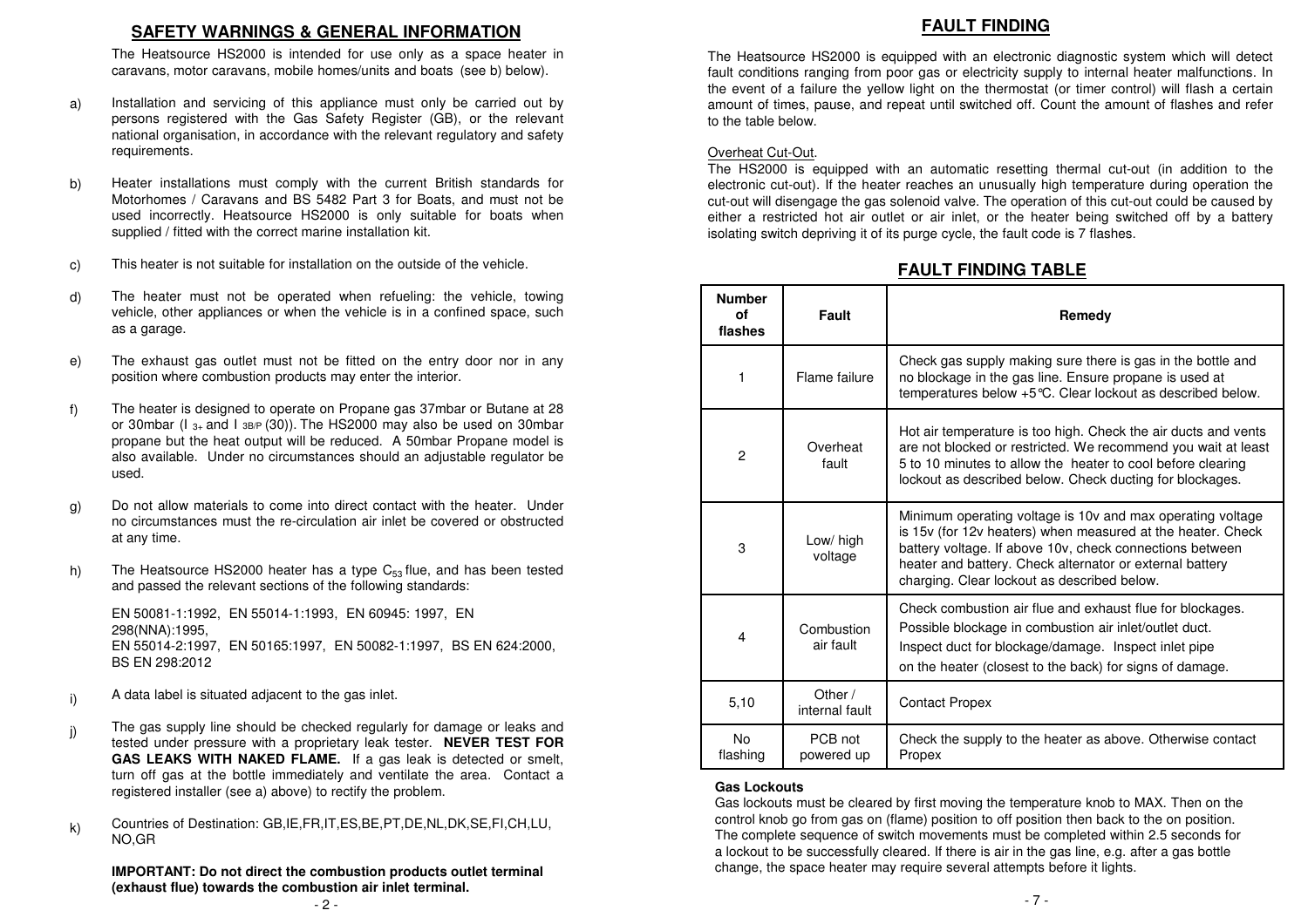f) A 0.75 metre length of 22mm flexible stainless steel tubing with a special end cap is **WIRING INSTRUCTIONS** supplied for ducting the products of combustion away to the edge of the vehicle. The tube should be fitted to the spigots on the underside of the heater using the blue connector and hose clips provided.

A 1 metre length of combustion air pipe is provided, which is also fitted with an end cap. This should be attached to the heater with the hose clip provided and pointed in the same direction as the flue pipe.

A "P" clip is provided for fixing the end of the pipe to the underside of the vehicle with the end cap slightly protruding under the sill or bumper and pointing towards the rear of the vehicle.

These pipes **must not** be cut shorter than the supplied lengths. They may be extended to a maximum length of up to 2 metres if required.

**Note**: The combustion air pipe can be terminated underneath the vehicle making sure the end of it is at least 0.5 metres away from the end of the exhaust and that they are not pointing directly at each other. Take care to ensure that both pipes have a slight downward slope to prevent any possibility of water traps. Make sure that neither the flue or the combustion air inlet pipe are terminated in an under-floor box section.

#### **GAS CONNECTION**

- a) The heater uses an 8mm (5/16") gas connection but can be fitted with an adaptor to take ¼" copper pipe if preferred.
- b) The gas supply should be connected with copper gas pipe with an isolating valve and all connections made with brass compression fittings, fitted withcopper olives.
- c) When the gas line is complete all joints should be tested for leaks using leak detection solution - **NEVER WITH <sup>A</sup> NAKED FLAME.**
- d) Gas pressure should be verified where the gas pipe connects to the heater using <sup>a</sup> low pressure gauge or "U" tube, any tests or connections shouldonly be undertaken by <sup>a</sup> registered person (see item a) on page 2).
- NOTE. Net Heat Input: 2.1kw, average consumption 148 g/h. e)



- The Heatsource HS2000 heater is supplied with <sup>2</sup> wiring looms, <sup>a</sup> <sup>2</sup> core (red and black) and <sup>a</sup> 6 core, both are fitted with terminals and housings to plug into the main PCB positioned under the removable electronics cover on the heater. The connectors on the PCB are marked CN24 (power) and CN26 & <sup>27</sup> (switches). Grommets are fitted to the looms which should slideinto the slots above the air inlet. a)
- Find <sup>a</sup> suitable location for the thermostat between waist and shoulder height. Make sure that it is not mounted in an area with poor air circulation or in an area with above average heat, such as above <sup>a</sup> cooker, refrigeratoror in direct sunlight. b)
- When you have chosen the location, drill <sup>a</sup> pilot hole in the area you expect c)to retrieve the 6 core cable. If the clearance is OK, open the pilot hole out to 20mm.
- Remove the two blanking plugs from their transit posts on the rear of thethermostat.d)
- Push the connector on the rear of the thermostat through the hole and fix the thermostat into position using the two screws provided. Once happywith the installation cover the holes with the blanking plugs. e)
- Take the 6 core loom from the heater and connect to the plug on the rear of the thermostat ensuring that the latches are mating correctly. f)
- If access to the rear of your panel is limited then pull the cable end from the heater through your previously drilled hole and make the connections before pushing it back through the hole, you may find you need to drill <sup>a</sup> 25mm hole if using this method. g)
- Run the <sup>2</sup> core cable to <sup>a</sup> convenient DC supply (usually at the battery) and connect using the fuse holder supplied. Check battery is 12v or 24v as appropriate. Refer to data label for heater voltage. Insert the 5 amp fuseand test. i)

Ensure ALL electrical connections are completed before connecting tosupply.